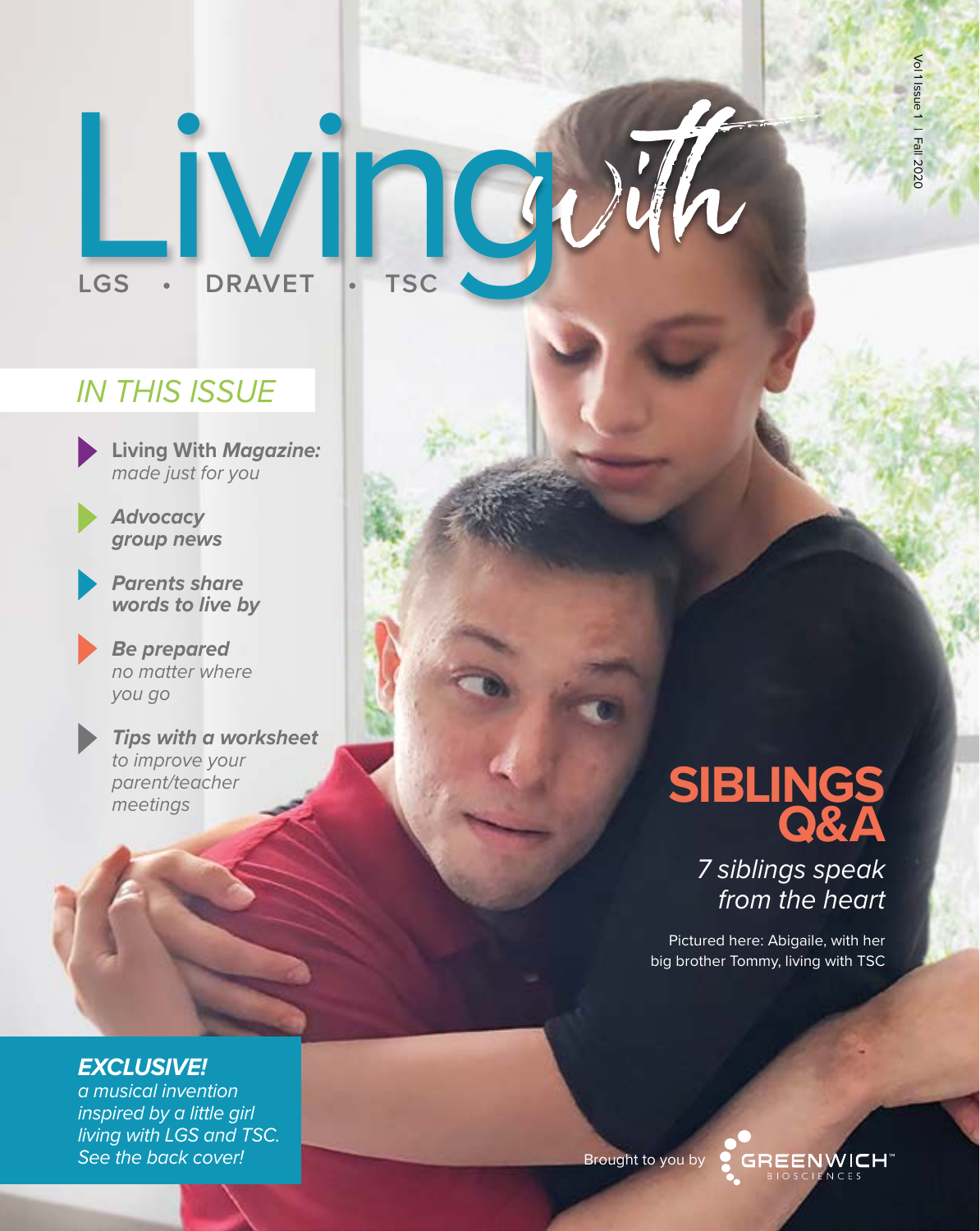

It gives us great joy to bring you the first issue of *Living With* Magazine. At Greenwich Biosciences, families living with rare neurological diseases are at the center of everything we do. We're proud to have worked with parents, caregivers, and siblings to help create this resource for families living with Lennox-Gastaut syndrome (LGS), Dravet syndrome (DS), and tuberous sclerosis complex (TSC).

The pages of this magazine hold the words of families like yours to support you on your journey. We've pulled together quotes and insight from interviews.

# *In this issue, we're thrilled to share insights and advice from families like yours.*

We have also included 11 Tips with a worksheet to help you establish a solid

working relationship with your child's school system and navigate your next Individualized Education Plan (IEP) meeting.

An IEP team—comprising parents, teachers, special educators, and district representatives—evaluates



your child and helps determine which services and support they need.

IEPs can incorporate services ranging from speech therapy to counseling, curriculum



brother or sister with special needs.

modifications, or mobility

amenities—all to help children with rare and severe epilepsies, like LGS, Dravet, and TSC, thrive in the general educational environment.

In addition, this issue features siblings! We've heard from many parents about the importance of supporting siblings and wanted to give our siblings a chance to shine and share their insights.

If you'd like other ways to connect with

siblings, we encourage you to search for Sibshops in your area. Sibshops are community-run programs designed to provide opportunities for siblings of disabled children to connect and find friendship, support, and solidarity.

Thank you for downloading a copy of *Living With* Magazine. We hope you enjoy this issue!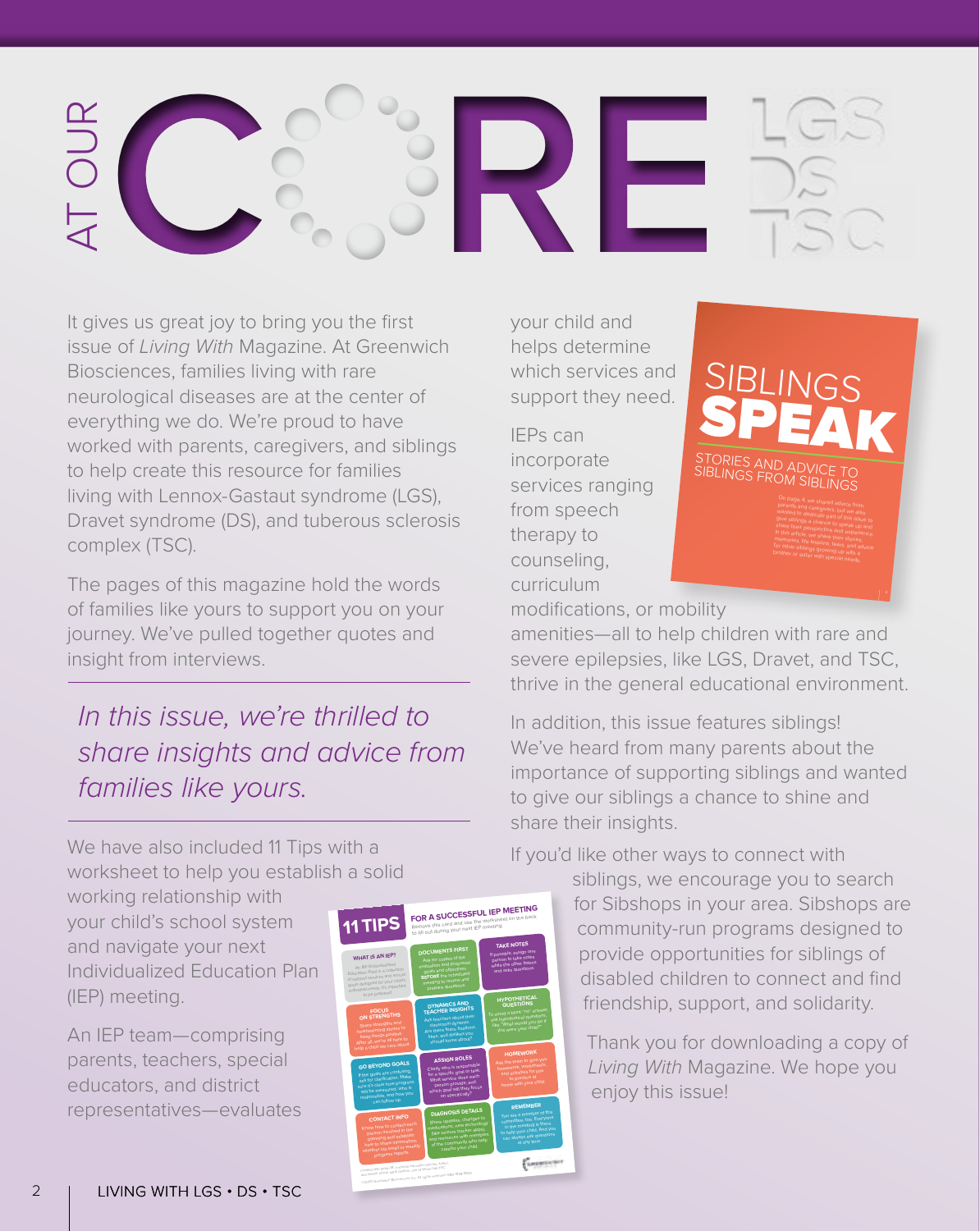# DID YOU KNOW? ADVOCACY GROUP NEWS

Advocacy groups like these are a great way to connect with families, learn, and get support—and many were started by families just like yours. Here are some of the latest ways to get involved, including educational programs, resources, meetups, support services, and more.

# **EPILEPSY FOUNDATION**

**www.[epilepsy.com/living](http://epilepsy.com/living-epilepsy/247-helpline)[epilepsy/247-helpline](http://epilepsy.com/living-epilepsy/247-helpline)**

If you need someone to talk to, from referrals to services, or facts about epilepsy and seizures, the Epilepsy Foundation is here to help 24/7.

@EpilepsyFoundationofAmerica

## **TUBEROUS SCLEROSIS ALLIANCE**

#### **www[.tsalliance.org/events](http://tsalliance.org/events)**

The TS Alliance is hosting several webinars and virtual town halls. Visit their website for the latest information and news, including a wide range of support resources.

**C**@tsalliance

## **DRAVET FOUNDATION**

#### **[www.dravetfoundation.org/](https://www.dravetfoundation.org/dsf-virtual-meetups-2/) [dsf-virtual-meetups-2/](https://www.dravetfoundation.org/dsf-virtual-meetups-2/)**

The Dravet Foundation hosts virtual meetups. They are interactive discussions rather than a presentation, and a great way to spend some time with other Dravet parents.

**LGS FOUNDATION**

#### **www[.lgsfoundation.org/for-families](http://lgsfoundation.org/for-families)**

Join an active community of families living with LGS. There are many ways to get involved and find support resources like virtual conferences and more, all within the LGS Foundation.

@lgsfoundation1

# **CURE**

### **www[.cureepilepsy.org/events](http://tsalliance.org/events)**

CURE is hosting several exciting events and seminars that support epilepsy research. CURE's video podcast, *Seizing Life*, features stories from the community and is a great way to stay up-to-date on the latest information on epilepsy.

**@CUREforEpilepsy** 

 Follow these organizations on Facebook to stay up-to-date with the latest news and events!

@DravetSyndromeFoundation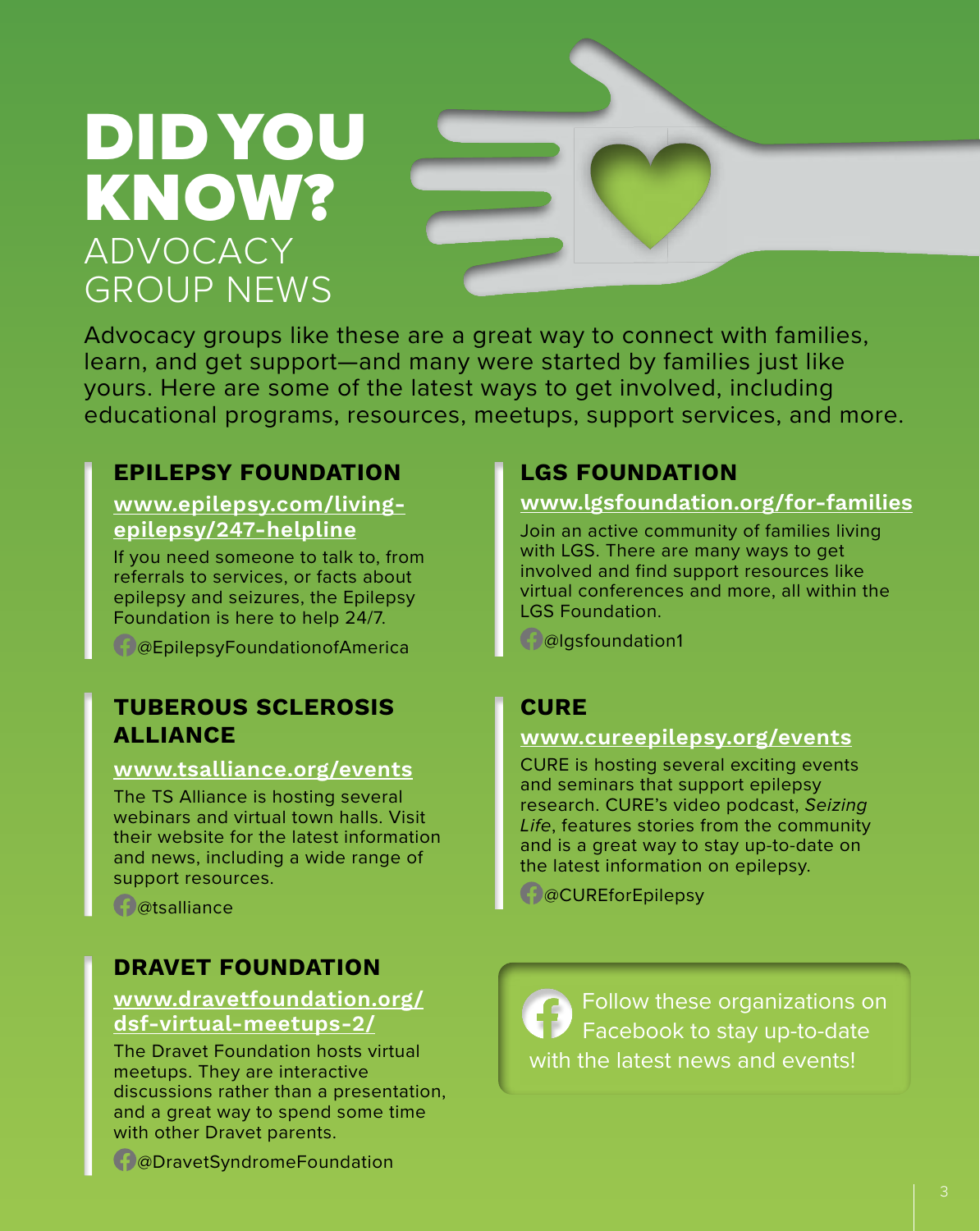# FINDING INSPIRATION TOGETHER

# QUOTES AND ADVICE FROM FAMILIES LIVING WITH LGS, DRAVET, OR TSC

Having the opportunity to share your story not only supports others, but uplifts the entire community. Here you'll read a collection of tips from family and friends of those living with forms of epilepsy, like LGS, Dravet, or TSC. Turn to these tips for inspiration on everything from staying supported to finding balance and thriving in the day-to-day.

Michelle W. lists what keeps her going; "Make memories, go places, and live joyfully, without letting the fear of seizures paralyze you. At the end of each day, I ask my son if he had a good day. It's so important. Find a tribe others who have walked this journey can help shed light on the paths ahead. They will know your thoughts and fears and take your hand. Nurture yourself and your relationships with others—do not isolate."

Nanette S. shares some advice that can often get pushed aside for other things, "Keep social! Get involved with social groups and activities for the person with epilepsy."

Jean S. shares these simple but undeniably important words to live by, "The tips I have learned from my son living with Dravet: 'Stop and smell the roses,' and 'Don't sweat the small stuff.' I have learned that the storms of life help weed out the dead wood (in a tree) and make the roots get stronger."

While reading through these quotes and advice, know that you are not alone and that help, resources, and a supportive community are available to you. Caroline C. shared an important reminder: "Handle each day one day at a time. Tackle one issue at a time."

Thank you to everyone who contributed tips and advice for this article. Check out even more tips from the community on the next 2 pages.



4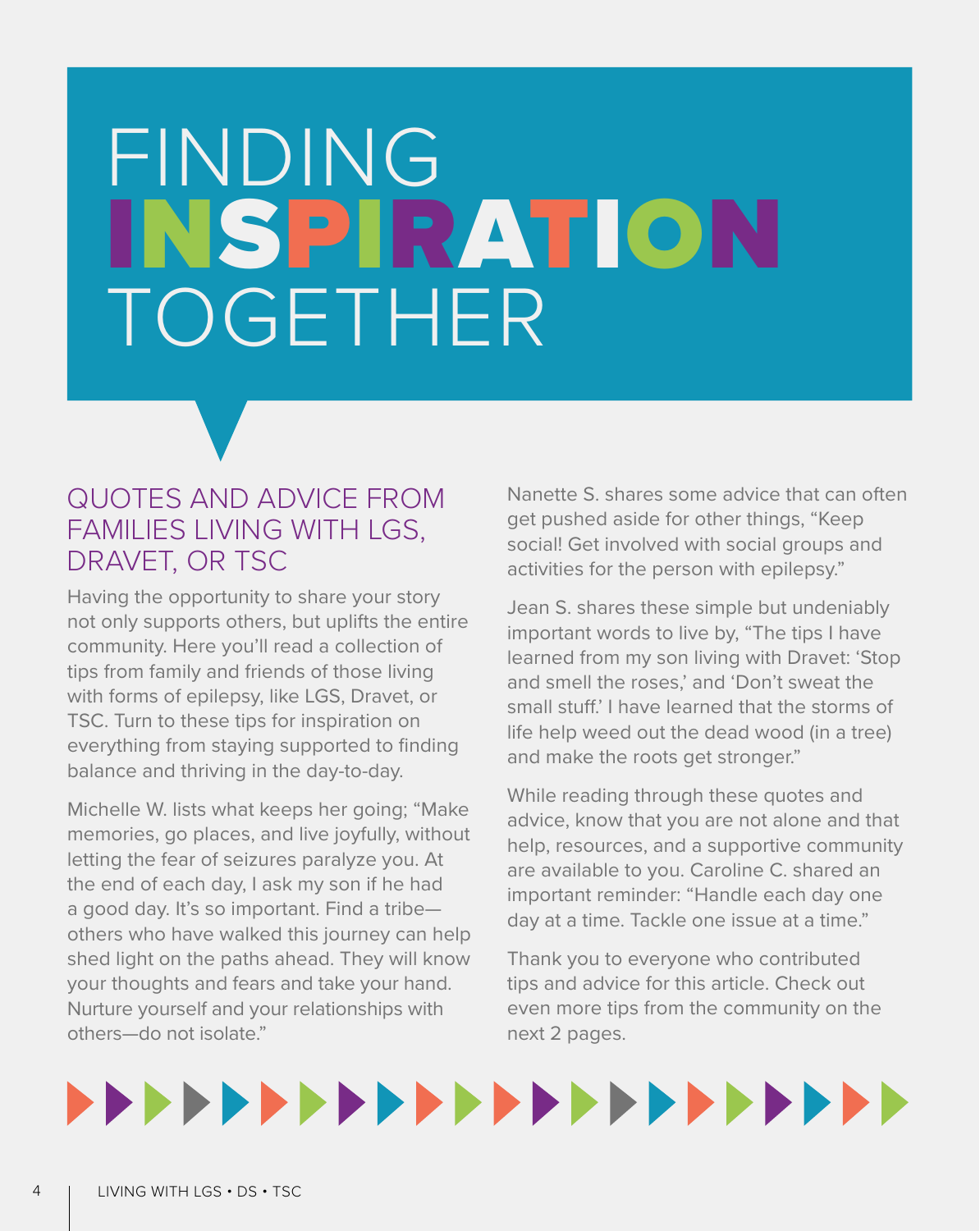# $\alpha$

**Join support group(s) because other families who have gone through it are your greatest resource.**  – *Christina W.*

**KO** 

**Take a solo or girls' trip every year (minimum 2-3 nights) and a couples' getaway once a year. Even 24 hours away to a hotel 30 minutes from your home with your spouse is effective.**  – *Mandee O.* 



**Share your emergency plan with the local fire department to help them understand the situation. It can be a valuable time-saving step.**  – *Rich M.*

66

"



**Choose joy. This journey will take you through many emotional ups and downs but focusing on your hopes and accomplishments will carry you a long way.**  – *Sharon G.* 

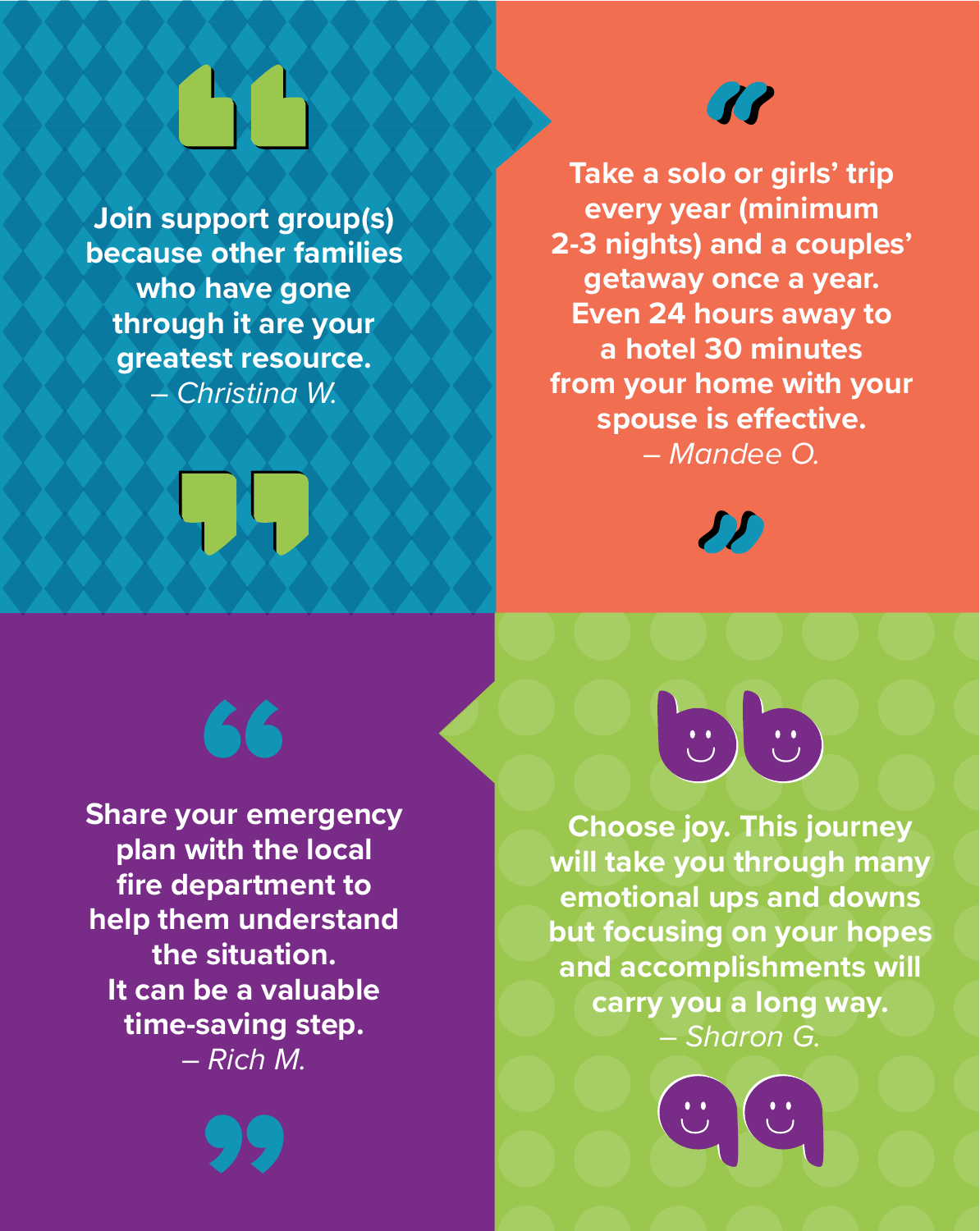# "

**Keep the challenges of your life in perspective. You can and will do whatever is needed to provide the best life possible. Do not let this hold you back. Love life!**  – *Greg S.* 

"

66



**You will experience every emotion and often with no rhyme or reason. Find your tribe—people who can laugh with you, empathize with you, cry with you, then help you stand strong.**  – *Melissa O.* 



**When you care for others, you sometimes forget to take care of yourself. Remember to find the moments you can take for yourself and don't forget to tag your partner out for a break.** – *Jim O.* 

"



 $\overline{\mathcal{U}}$ **At the end of the day, find something to be thankful for: new milestones, a smile, a nice meal, a sunset. There is always something to keep your hope going.**  – *Cristy G.*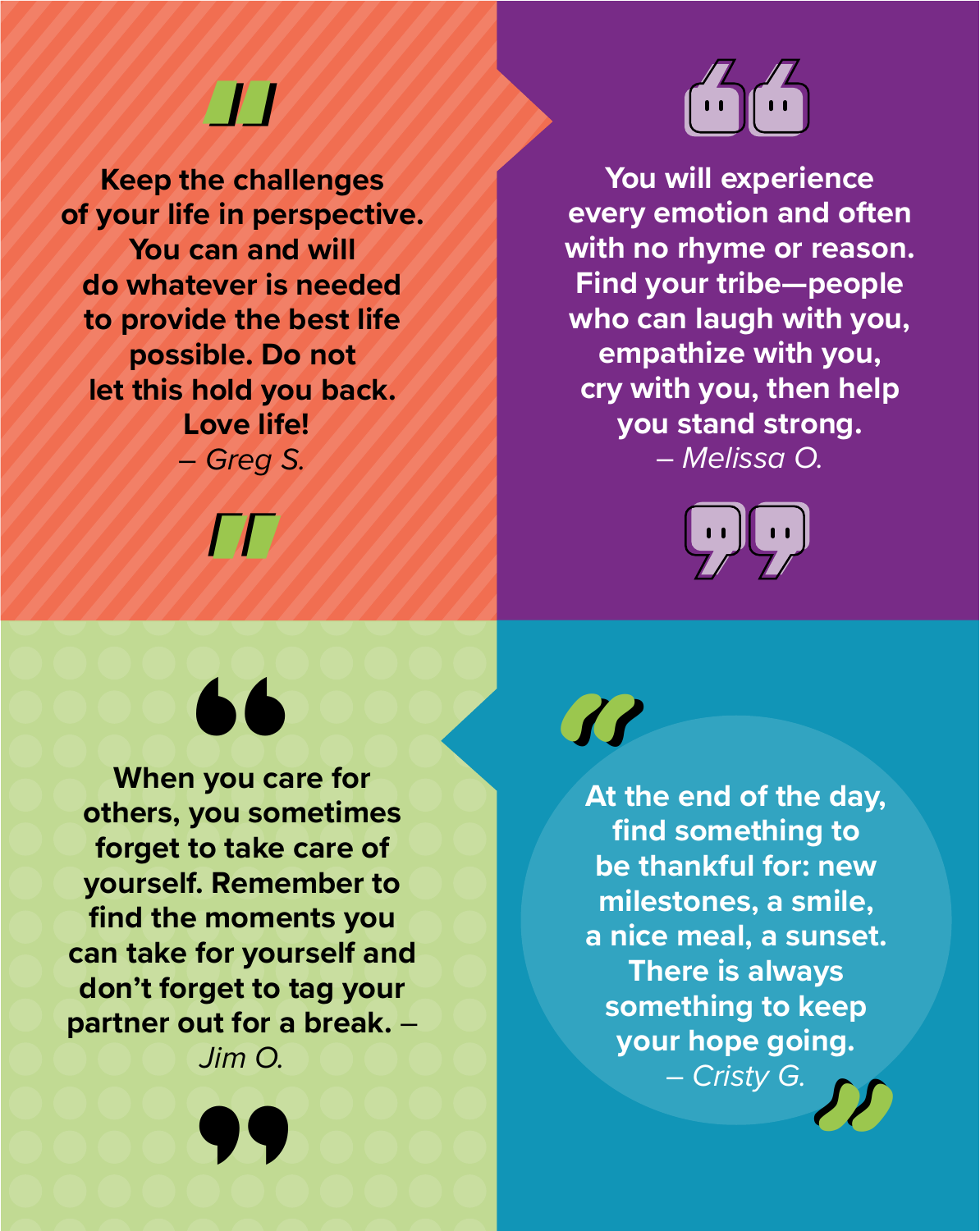# **Creating the ultimate Seizure Readiness Kit for Your Child**

#### By Wendy F.,

parent of a child living with Dravet syndrome

Seizures bring a level of uncertainty those outside of our community will never know—and in most cases, we parents are the first responders. As unpredictable as our lives can be, there are things we can do to help "control the uncontrollable." For our family, one of those things was creating our Seizure Readiness Kit.

#### **Things to include**

#### **ALL CURRENT MEDICATIONS**

(at least 1 full day) Helps keep medications on schedule in the event you are not able to get home when planned

#### **THERMOMETER**

Tells you if your child's temperature is too high, potentially triggering a seizure

#### **SUNGLASSES**

Helps reduce light-triggered seizures

#### **FEVER-REDUCING MEDICATION**

(both oral and rectal) Lowers temperature to potentially avoid a seizure

#### **SYRINGES**

Administers medication, if needed

#### **SEIZURE ACTION PLAN**

Helps others know what to do when a seizure happens and how to address special medical needs in the event of an emergency

**SEIZURE RESCUE MEDICATION** Helps stop seizures

#### **FINGERPULSE OXIMETER**

Measures oxygen levels in the blood during a seizure

#### **FOOD/SNACKS**

Provides flexibility to feed your child if away from home for an unexpected period of time (particularly important for children following a medical diet)

#### **BLANKET**

Provides a clean surface for your child during a seizure and/or privacy for rectal administration of medication

#### **COMFORTING ITEM**

Provides comfort in the event of an unexpected emergency or hospitalization

#### **SET OF CLOTHES**

Provides a fresh outfit if soiled during a seizure or away from home for an unexpected period of time

#### **CPR REFERENCE CARD**

Gives you a quick guide for resuscitating your child

Please keep in mind that the items on this list are examples that work for Wendy and her family. Every form of epilepsy is different. Please talk to your doctor to determine what is best based on your or your loved one's unique needs.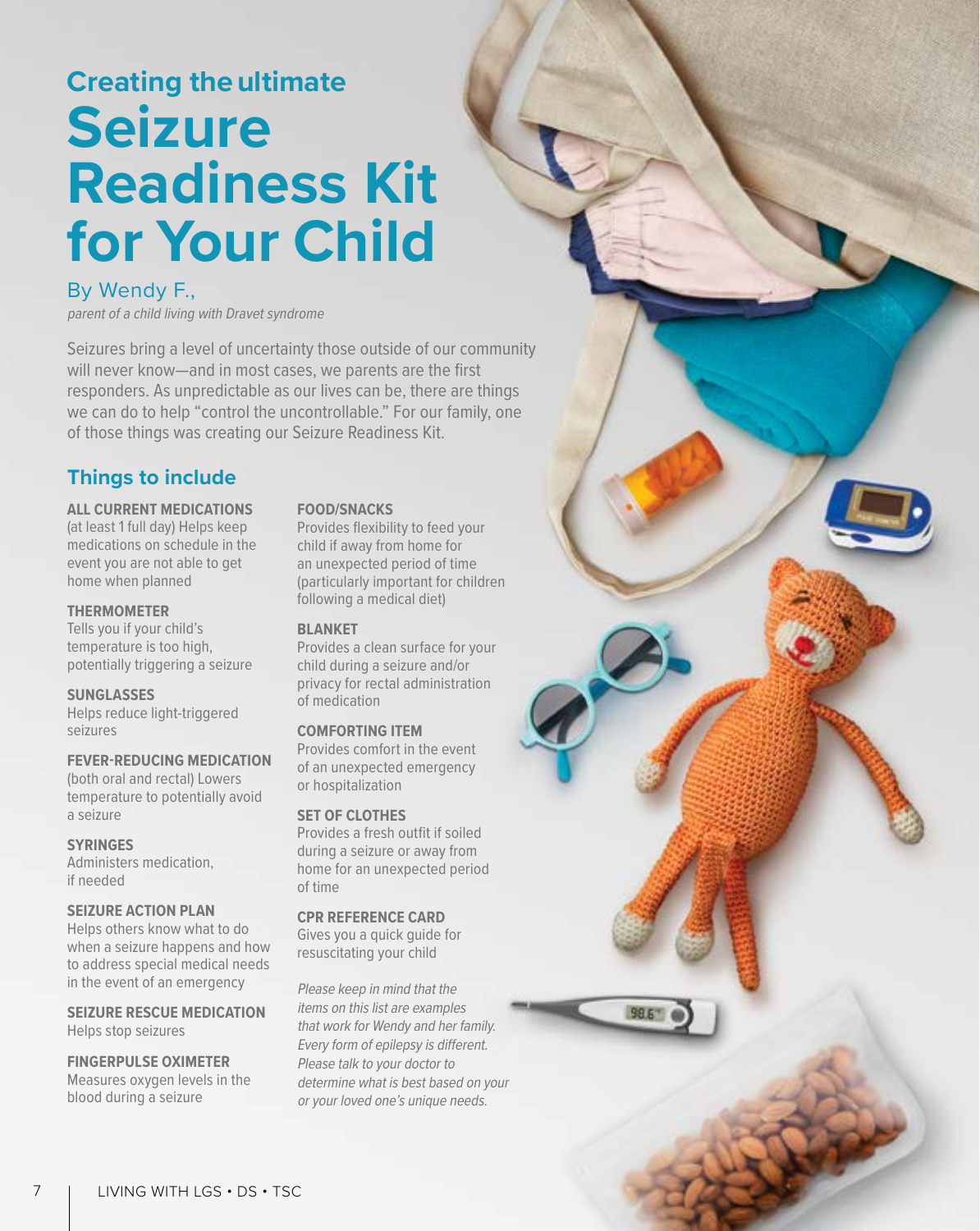# SIBLINGS SPEAK

# STORIES AND ADVICE TO SIBLINGS FROM SIBLINGS

On page 4, we shared advice from parents and caregivers, but we also wanted to dedicate part of this issue to give siblings a chance to speak up and share their perspectives and experiences. In this article, we share their stories, memories, life lessons, fears, and advice for other siblings growing up with a brother or sister with special needs.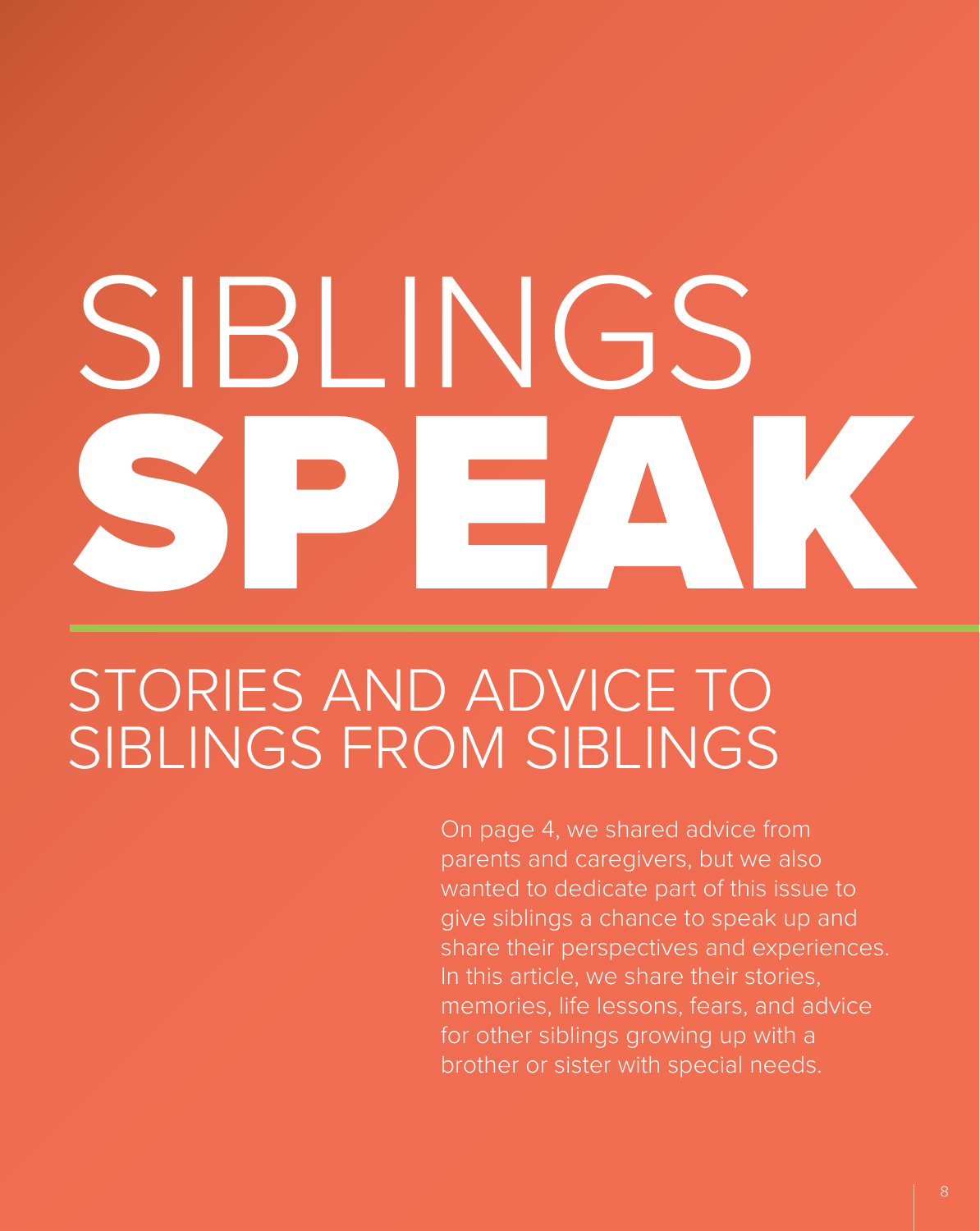# meet THE SIBLINGS



JUSTIN, 32 OLDER BROTHER OF HALI, 30

Justin is the oldest of the interviewed siblings. Justin shares his experience throughout childhood, high school, his adult life, and how his perspective has evolved over the years. His younger sister, Hali, has taught him to not take life so seriously, and to see every situation as a learning opportunity. His little sis also inspired him to pursue a career in social work and dedicate his life to advocating for others.



ABIGAILE, 15 YOUNGER SISTER OF TOMMY, 20

Abigaile's big brother, Tommy, has been living with TSC. Sometimes, things can be scary for Abigaile. She knows it's important to be prepared in case her brother needs help. Abigaile is CPR certified, and is ready to call for help if Tommy is in need. Despite these moments, Tommy reminds Abigaile to always look at the brighter side of things.



RONAN, 14 OLDER BROTHER OF TRENT, 11

Ronan's brother, Trent, was diagnosed with tuberous sclerosis complex (TSC) as an infant. Ronan is in 8th grade. He loves to play baseball, and Trent is his cheerleader at games. Ronan spoke to his local government when he was 9 years old to advocate for Trent and other patients with TSC, so they'd have the chance to pursue gainful employment.

9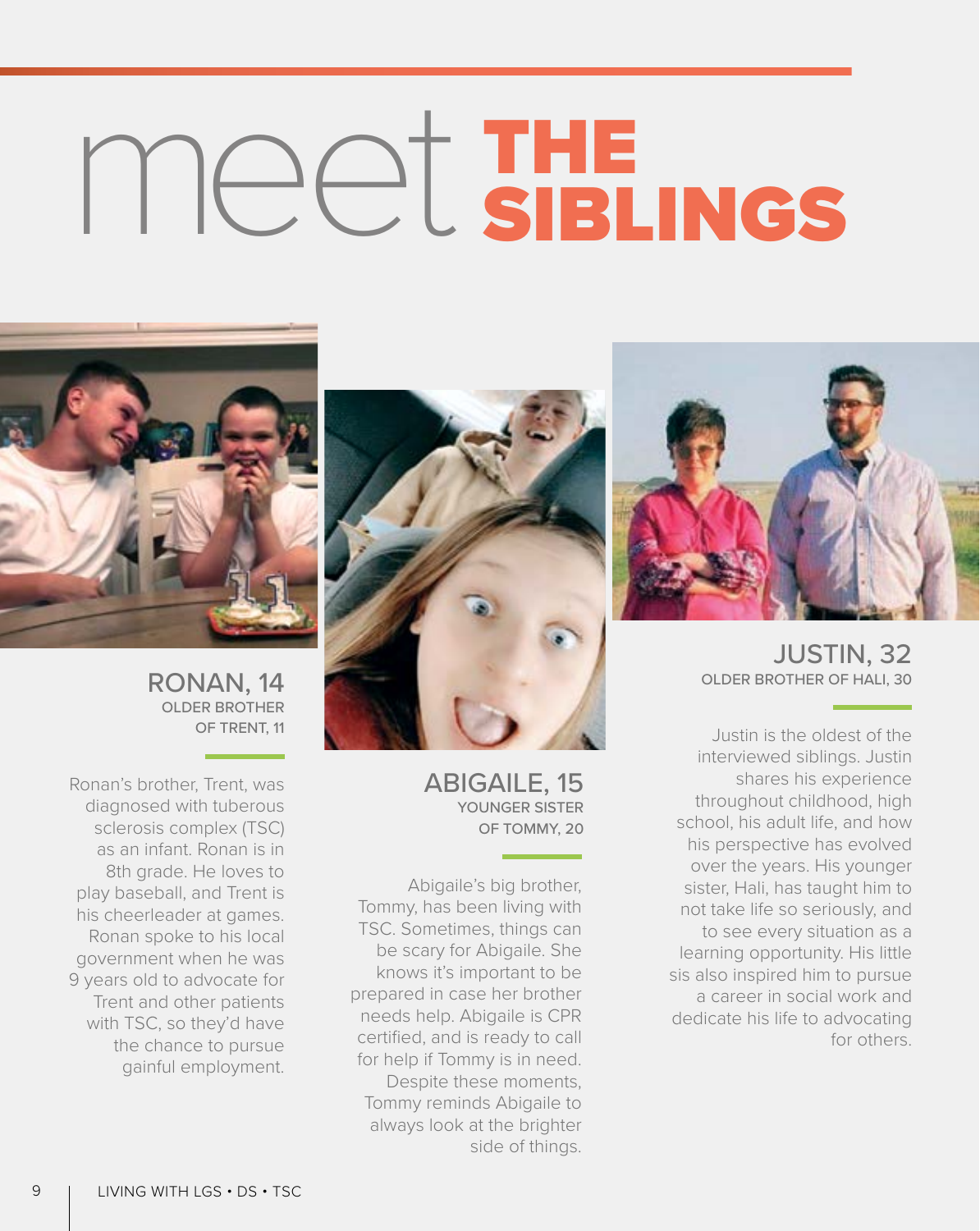

## PARKER & PEYTON, 17 YOUNGER TWIN BROTHERS OF HALEY, 20

The dynamic duo, Parker and Peyton, are fraternal twins and juniors in high school. Their big sister, Haley, is living with Dravet syndrome. Parker's favorite subject is history, and he loves how we can learn through history and see how it repeats itself. Parker and Peyton love the outdoors, and Peyton enjoys sailing and being out on the water. They are both impressed by their big sister's fearlessness—at amusement parks she always wants to ride the biggest roller coasters!



NATALIE, 16 & MAKAYLA, 19 YOUNGER SISTERS OF MARISSA, 23

Natalie is a sophomore and loves music—she plays in her school's marching band, participates in school musicals, and loves to sing to her sister, Marissa, who is living with Lennox-Gastaut syndrome (LGS). Natalie is learning to drive and can't wait to take her sisters out for a girls' day. Makayla is in college and majoring in neuroscience. Her big sis, Marissa, is the reason why she is so interested in studying the brain.

**On the next 2 pages, these 7 siblings answer questions on connecting, building relationships, and hopes for the future—advice we are thrilled to share with families to support this resilient community.**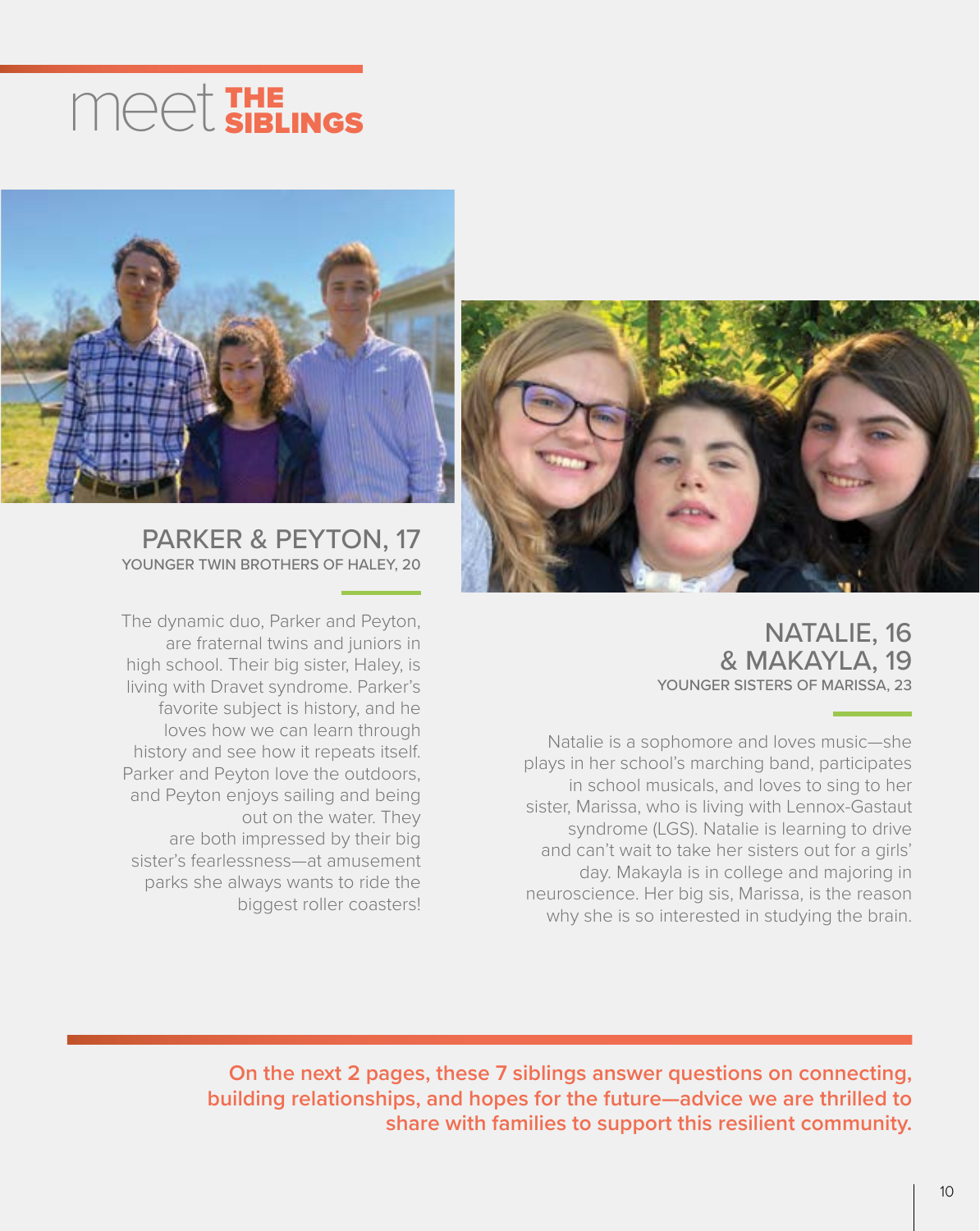



like Marissa. *– Makayla, 19*

There was never a time where my parents sat us down and told us what the deal was. I always felt something was different. As I got older I started asking more questions like, "Why did she grow up like this?" *– Natalie, 16*

I don't remember sitting down and having that conversation. That was just our normal. *– Parker, 17*



# **2** How do you and your sibling spend<br>time together?<br>I'll go into her room and sit with her and have **How do you and your sibling spend time together?**

some music playing. Sometimes I'll sing to her and entertain her while I do my homework. Anything to make her smile. I am going to get a car soon and I want to have a girls' day and just do things sisters would do. We normally don't go out without our parents, so this would be a unique experience for us. Maybe we'd go to the mall or out to eat. *– Natalie, 16*

Trent is like my cheerleader at baseball games. He comes and supports me. When I strike out, Trent says, "Try again, Ro Ro." Trent always encourages me to try again, just like he has. *– Ronan, 14*



#### **What life lessons has your sibling taught you?**

Hali said, without missing a beat, "It's ok if I say stupid things from time to time." *– Justin, 32*

Haley taught me to be fearless. I've learned to trust the process. Trust that no matter what you are going through, however bad it is, or how painful, keep going. *– Parker, 17* 

Have patience, be kind, don't judge, and educate yourself to understand what your sibling has. My parents have taught us everything we know about the disability, and I pick up from what I hear them explaining to others as well. *– Abigaile, 15*

Our parents taught us how to deal with Haley's seizures. We were taking care of her, while my parents were taking care of all of us. It taught me the meaning of family and the importance of supporting and taking care of one another. *– Peyton, 17*



I learned public speaking. When I was 9, I spoke in front of Congress to tell our story. *– Ronan, 14* 



#### **What things have you done with your parents to strengthen your connection and bond?**

I didn't get to see my mom a lot because she was often at the hospital. But we had a journal that we'd pass back and forth, where I was able to better express my emotions. I could take my time to collect my thoughts and write it out. *– Makayla, 19*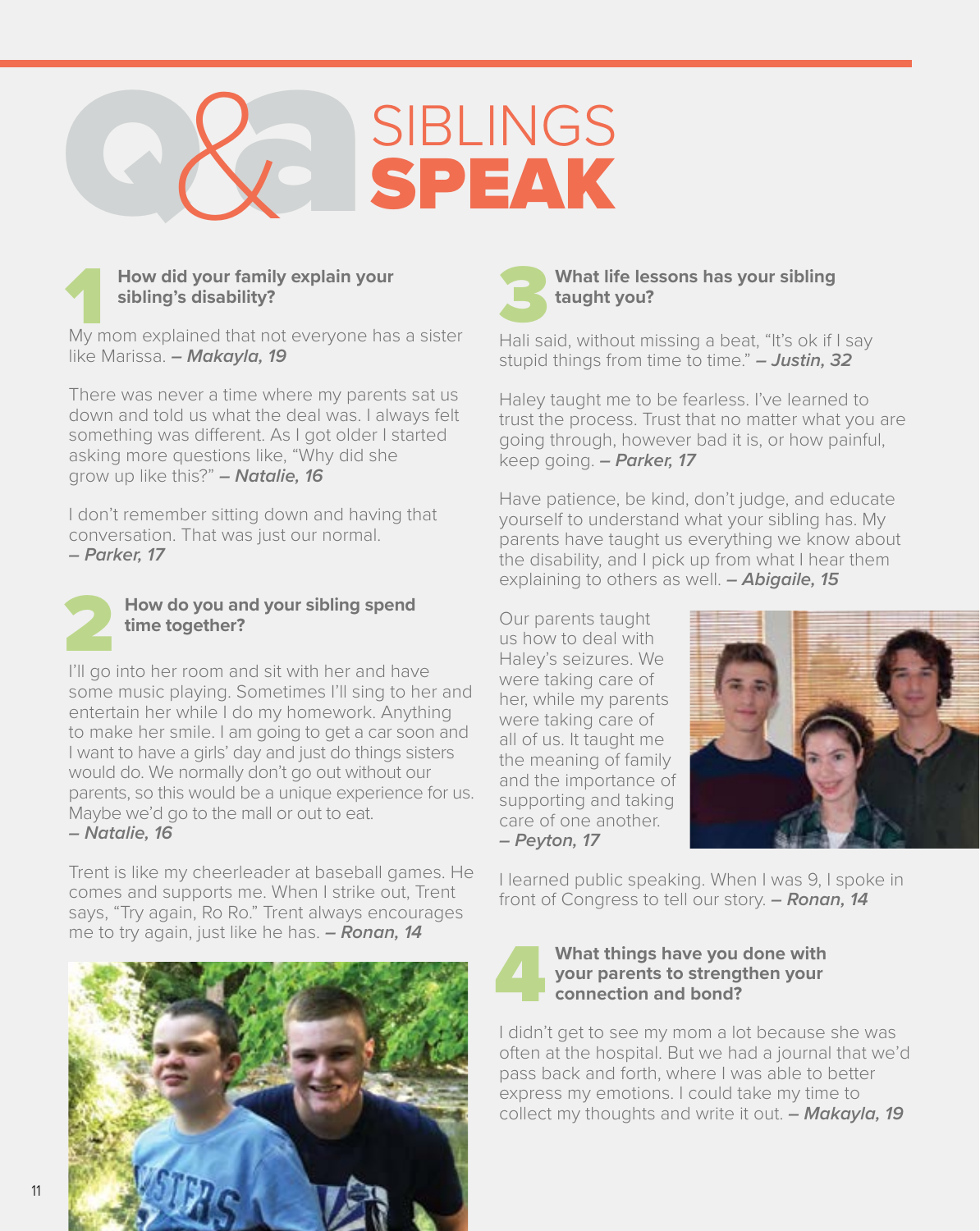

My parents did a good job of not giving Marissa all the attention, although sometimes it was needed. They make sure we get to all of our extracurriculars on time. We go to sports games and performances and all that, and sometimes bringing Marissa along is a good experience as well. *– Natalie, 16*

# 5

#### **What's it like telling people in your life about your sibling? Has the way you build relationships changed?**

I was pretty selective about who came over to my house. That shaped how I made friends. The biggest struggle was thinking that Hali was embarrassing me by some of the things she did and said. I didn't want to continue to have to explain why she said things the way she said them. It definitely shaped me in my dating life. When talking about my family, I'd say, "My sister can live with us at some point." That's just a conversation I had to have. *– Justin, 32*

When I was younger, I almost felt ashamed and embarrassed for it, and thought, "Would they look at me differently?" Or feeling like I am hiding something. I didn't want them to see what I was actually like because I wanted my lifestyle to seem normal. But as I've grown, I don't need people's approval to boost my confidence. I can do well enough on my own. If people are dragging me down, I don't need that. *– Parker, 17*



#### **Do you have any fears for the future?**

Eventually, Tommy will be my responsibility, so I have to know what to do and how to help him. *– Abigaile, 15*

One thing about having a sibling with special needs is that they could go any day. That fear of knowing that each day could be the last is always with you. But in that case, you have to hope and pray for the best. *– Peyton, 17*

#### **What advice would you give to your younger self or others who are living a similar experience?**

Realize there's going to be some embarrassing moments, but there's going to be a lot more moments of happiness, moments of joy, moments of laughter. That's what you have to focus on. *– Justin, 32* 

It is a big thing understanding that you are not alone. There's a lot of people out there going through the same thing you are. *– Makayla, 19* 

Keep it simple and let friends know about the disability. I let my friends know and now they play with him. After my basketball game they let him shoot and



everyone cheers him on. *– Abigaile, 15*

When asked questions, answer the best you can. Based on what my friends say, they are generally just curious. It's different to them, and they haven't seen anything like that. And different is not a bad thing. *– Peyton, 17* 

It's going to be tough at times, but you're going to get through it. As you help your sibling, they will help you in return. *– Ronan, 14* 

*Thank you to all of the siblings who shared their stories with us. Families like yours inspire us every day, and the sibling stories shared here are no exception. Sharing stories is an important way to connect as a community, find support, and know that you're not alone. We encourage you to share this article with a friend, sibling, or paren*t.

If you're looking for support or a way to [connect with others in your community,](https://www.siblingsupport.org/about-sibshops)  consider searching for Sibshops in your area, joining a closed Facebook group or advocacy group page, or talking to someone you can confide in—a friend, family member, coach, or mentor.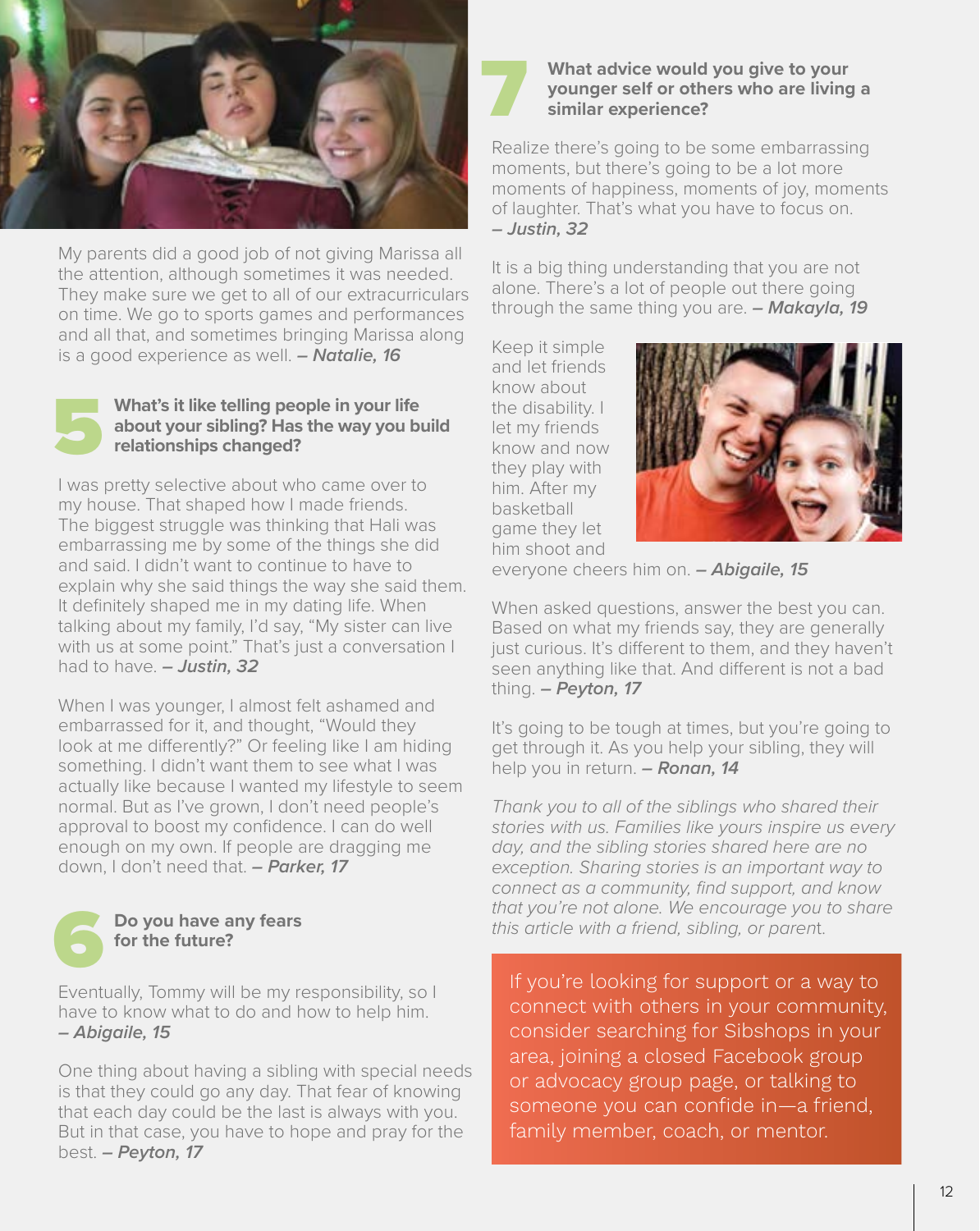# **FOR A SUCCESSFUL IEP MEETING 11 TIPS 120 Nowpload and print the worksheet on the next page**

Download and print the worksheet on the next page to fill out during your next IEP meeting.

# **WHAT IS AN IEP?**

An IEP (Individualized Education Plan) is a collection of support services and annual goals designed for your child's individual needs. It's important to be prepared.

## **DOCUMENTS FIRST**

Ask for copies of the evaluation and proposed goals and objectives **BEFORE** the scheduled meeting to review and prepare questions.

# **TAKE NOTES**

If possible, assign one person to take notes while the other listens and asks questions.

## **FOCUS ON STRENGTHS**

Share strengths and heartwarming stories to keep things positive. After all, we're all here to help a child we care about.

# **GO BEYOND GOALS**

If the goals are confusing, ask for clarification. Make sure it's clear how progress will be measured, who is responsible, and how you can follow up.

# **CONTACT INFO**

Know how to contact each person involved in the planning and establish how to share information, whether via email or weekly progress reports.

## **DYNAMICS AND TEACHER INSIGHTS**

Ask teachers about their classroom dynamic. Are there fears, fixations, likes, and dislikes you should know about?

# **ASSIGN ROLES**

Clarify who is responsible for a specific goal or task. What service does each person provide, and which goal will they focus on specifically?

# **DIAGNOSIS DETAILS**

Share updates, changes to medications, new technology (like seizure tracker apps), and resources with members of the community who help care for your child.

Created with Susan M., a special education teacher, author, and mother of four adult children, one of whom had TSC.

## **HYPOTHETICAL QUESTIONS**

To avoid a blunt "no" answer, ask hypothetical questions, like "What would you do if this were your child?"

# **HOMEWORK**

Ask the team to give you homework, worksheets, and activities for you to practice at home with your child.

## **REMEMBER**

You are a member of this committee, too. Everyone in the meeting is there to help your child. And you can always ask questions at any time.



©2020 Greenwich Biosciences, Inc. All rights reserved. GBS-11198-0820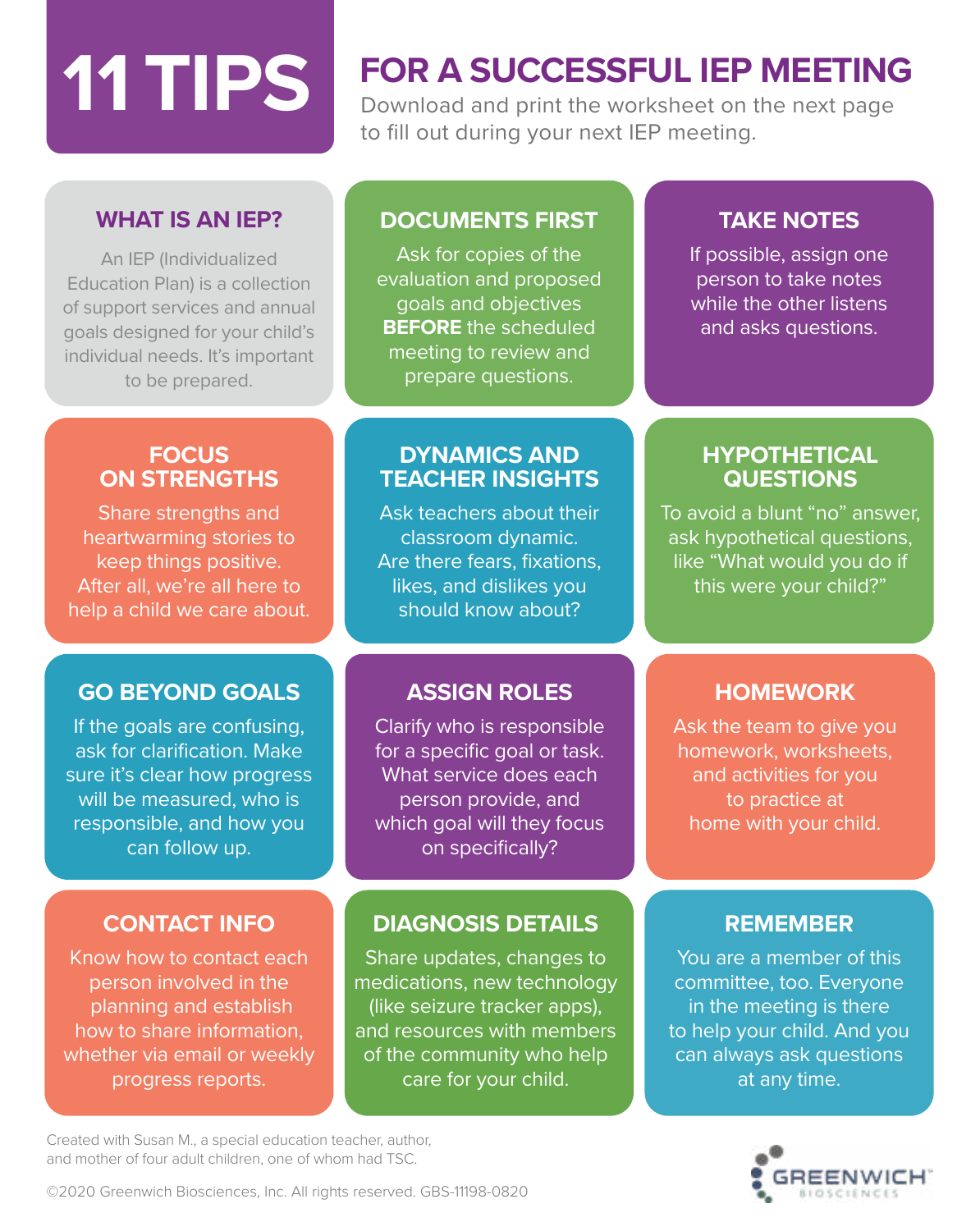#### Reminder: Make sure you have copies of the evaluation, goals, and objectives BEFORE filling out this worksheet

| goals, and objectives BEFORE filling out this worksheet | and how will progress be measured?                                                                                                                                                                                                             |
|---------------------------------------------------------|------------------------------------------------------------------------------------------------------------------------------------------------------------------------------------------------------------------------------------------------|
| <b>Student/teacher dynamic and insights:</b>            | Goal or task #1: New York 2014 19: New York 2014<br>and the control of the control of the control of the control of the control of the control of the control of the                                                                           |
|                                                         | <u> 1989 - Johann Stoff, deutscher Stoff, der Stoff, der Stoff, der Stoff, der Stoff, der Stoff, der Stoff, der S</u>                                                                                                                          |
| My child's strengths:                                   | <u> 1989 - Johann John Stone, Amerikaansk politiker (* 1989)</u><br>and the control of the control of the control of the control of the control of the control of the control of the                                                           |
|                                                         | <u> 1989 - Johann John Stone, market fan de ferske fan de ferske fan de ferske fan de ferske fan de ferske fan d</u><br><u> 1980 - Johann Barn, fransk politik (d. 1980)</u><br><u> 1989 - Johann Stoff, amerikansk politiker (d. 1989)</u>    |
| My child's fears, fixations, likes, and dislikes:       | <u> 1989 - Johann John Stone, mension berkenaar di sebagai personal di sebagai personal di sebagai personal di se</u><br><u> 1989 - Johann Stoff, deutscher Stoff, der Stoff, der Stoff, der Stoff, der Stoff, der Stoff, der Stoff, der S</u> |
| <b>Teacher contact info</b>                             | Homework, worksheets, and activities to practice at<br>home with my child that will support their goals:                                                                                                                                       |
|                                                         |                                                                                                                                                                                                                                                |

What is the goal for my child, who will lead it,